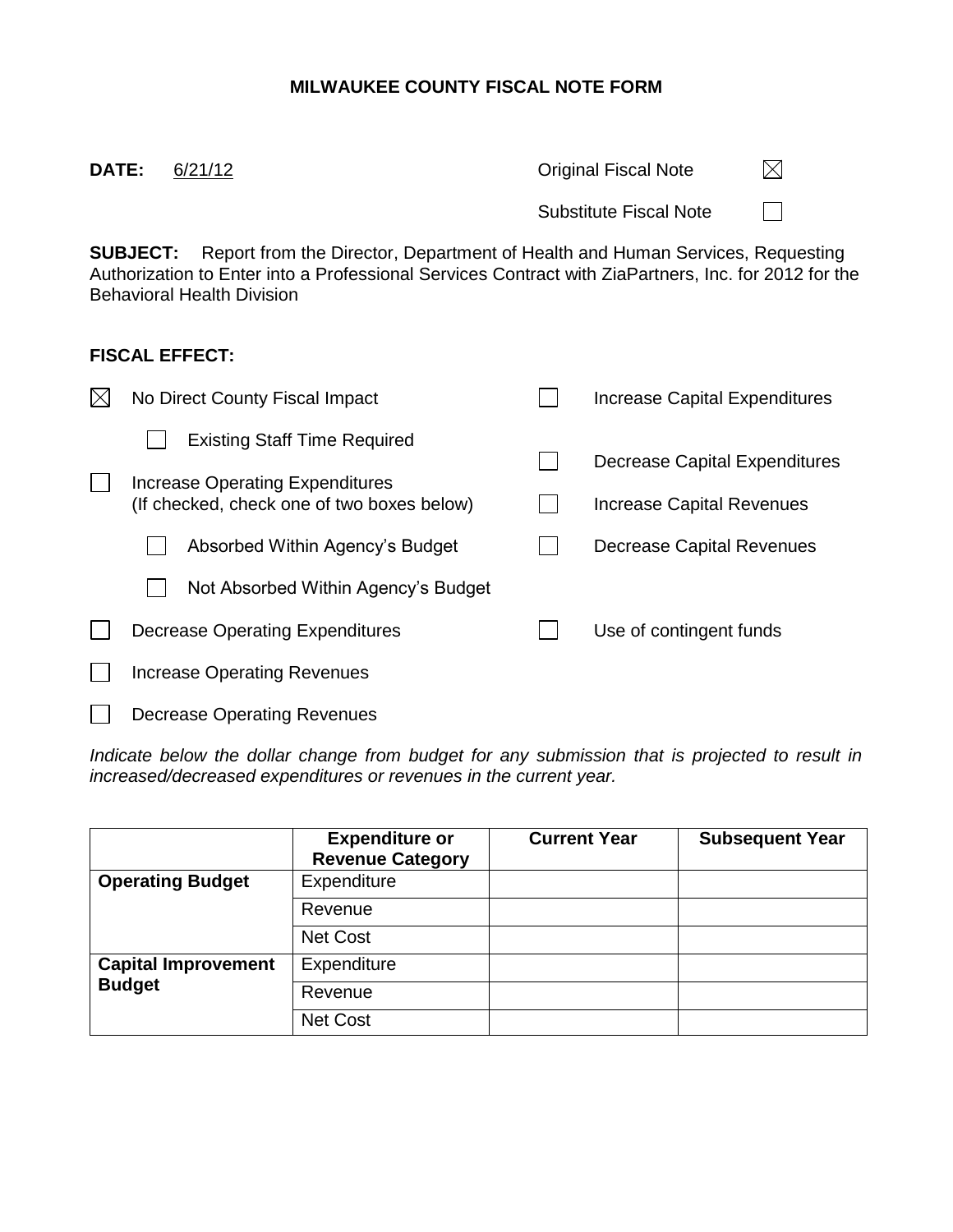## **DESCRIPTION OF FISCAL EFFECT**

## **In the space below, you must provide the following information. Attach additional pages if necessary.**

- A. Briefly describe the nature of the action that is being requested or proposed, and the new or changed conditions that would occur if the request or proposal were adopted.
- B. State the direct costs, savings or anticipated revenues associated with the requested or proposed action in the current budget year and how those were calculated.<sup>1</sup> If annualized or subsequent year fiscal impacts are substantially different from current year impacts, then those shall be stated as well. In addition, cite any one-time costs associated with the action, the source of any new or additional revenues (e.g. State, Federal, user fee or private donation), the use of contingent funds, and/or the use of budgeted appropriations due to surpluses or change in purpose required to fund the requested action.
- C. Discuss the budgetary impacts associated with the proposed action in the current year. A statement that sufficient funds are budgeted should be justified with information regarding the amount of budgeted appropriations in the relevant account and whether that amount is sufficient to offset the cost of the requested action.If relevant, discussion of budgetary impacts in subsequent years also shall be discussed. Subsequent year fiscal impacts shall be noted for the entire period in which the requested or proposed action would be implemented when it is reasonable to do so (i.e. a five-year lease agreement shall specify the costs/savings for each of the five years in question). Otherwise, impacts associated with the existing and subsequent budget years should be cited.
- D. Describe any assumptions or interpretations that were utilized to provide the information on this form.

A) Section 56.30 of the Milwaukee County Code of General Ordinances requires County Board approval for professional service contracts of \$50,000 or greater. Per Section 56.30, the Director, Department of Health and Human Services (DHHS) and the Administrator, Behavioral Health Division (BHD), are requesting authorization for the BHD to enter into a professional service contract with ZiaPartners, Inc for the provision of technical assistance with the implementation of recommendations from the Mental Health Redesign and Implementation Task Force.

B) BHD is recommending a total contract of \$242,087 with ZiaPartners from August 1, 2012 through July 31, 2013.

C) The total recommended amount of \$242,087 is included in BHD's 2012 Budget; therefore, there is no fiscal impact.

D) None.

 $\overline{a}$ 

<sup>&</sup>lt;sup>1</sup> If it is assumed that there is no fiscal impact associated with the requested action, then an explanatory statement that justifies that conclusion shall be provided.If precise impacts cannot be calculated, then an estimate or range should be provided.